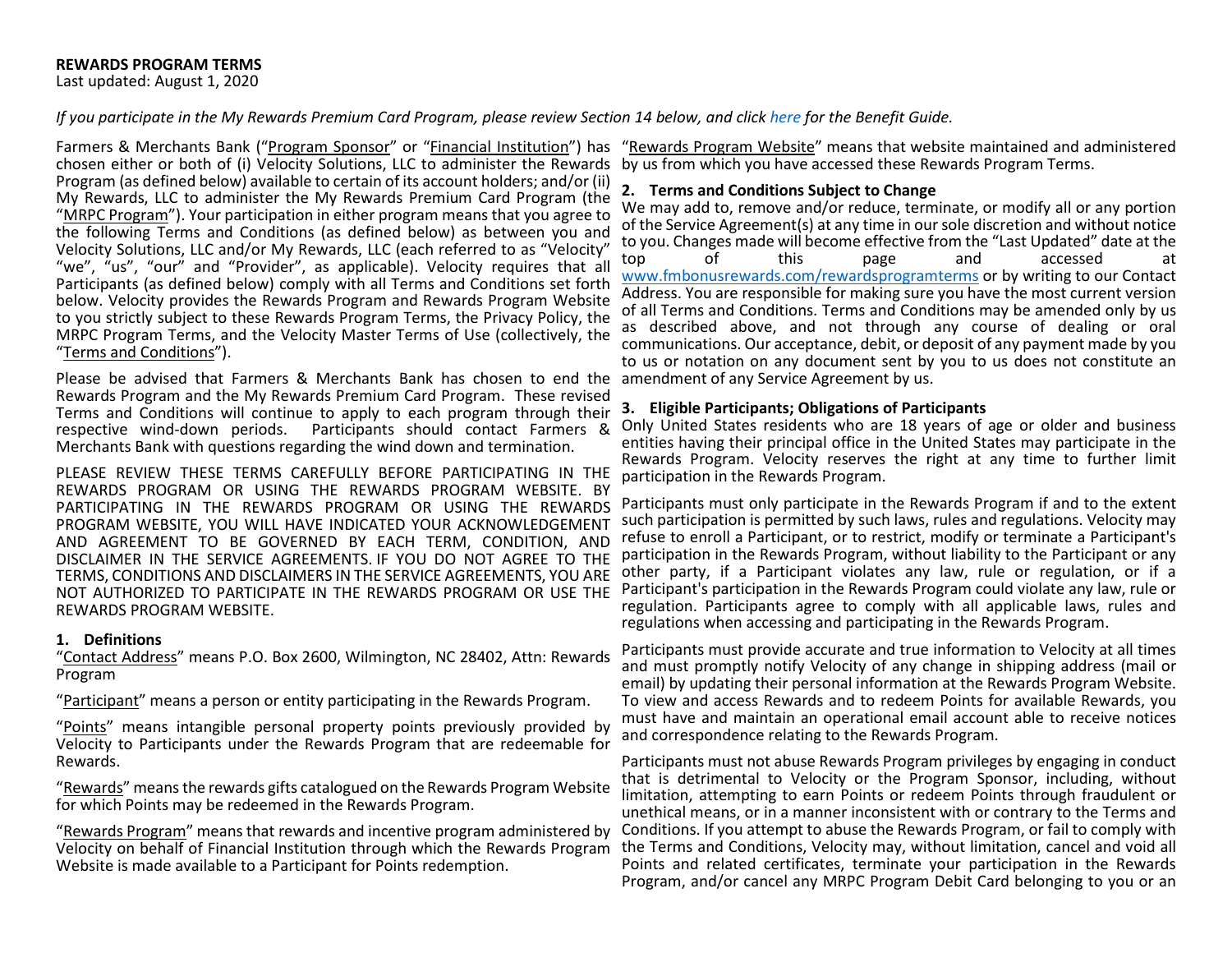Accountholder. Velocity shall be the sole arbiter in cases of suspected abuse, Notwithstanding anything to the contrary: fraud or violation of its rules and any decision it makes relating to termination of participation (including cancellation of Points) shall be final and binding.

## **4. Redemption of Points**

All Points are either (i) electronically deposited to your Rewards Program account if this option is made available by your Program Sponsor (this method of electronic deposit of Points is referred to herein as "eDeposit" and may or may not be available for your particular Rewards Program and/or your particular Program Sponsor); or (ii) evidenced by certificates issued by Velocity which 6. Rewards Subject to Availability and Provider Requirements. Program Sponsor); or (ii) evidenced by certificates issued by Velocity which 6. Rewards Subject to Availability and Provider Requirements.<br>contain a unique certificate number and a specific number of Points. Points Velocit received by eDeposit are herein referred to as "eDeposit Points", while Points are occasionally discontinued or unavailable. evidenced by certificates are herein referred to as "certificated Points".

Points are redeemed through the Rewards Program Website, or by submitting a Rewards may only be available for specific time periods. Some Rewards may paper order form which may be obtained by calling 910-202-2214 and may be have additional terms and conditions specific to such Reward; the detailed terms submitted via standard mail sent to our Contact Address. Points may be and conditions for a specific Reward are available on the Rewards Program redeemed only for Rewards offered by Velocity that are available at the time of redemption. POINTS MAY NOT BE REDEEMED FOR CASH, CHECK OR CREDIT. POINTS HAVE NO CASH VALUE. At the time of redemption, Participants may be asked for identification suitable to Velocity in its discretion. ALL POINTS EXPIRE TWO YEARS FROM THE FIRST DAY OF THE MONTH IN WHICH THE POINTS WERE ISSUED AND UPON SUCH EXPIRATION BECOME VOID, UNLESS OTHERWISE STATED ON A CERTIFICATE, OR NOTIFIED TO YOU IN WRITING. NO

Points will be subtracted from a Participant's account once a Reward is requested, and any certificates representing those Points will become void once redeemed. A Participant may not cancel the order or substitute another Reward **7. Shipping and Delivery** for the one ordered except as otherwise provided in these Rewards Program Terms. No refunds of Points will be made for any reason.

# **5. Product Exchanges**

Product exchanges will be made upon the following terms and conditions:

a. For item(s) damaged prior to receipt by the Participant, the Participant may (a) contact member services for the program for assistance, or (b) mail the are generally estimates only; however, we anticipate that we will make item(s) to the address specified by Velocity on the return form included in the commercially reasonable efforts to meet the scheduled shipment dates, but in product shipment or specified on this website, and enclose a notation indicating no event will we be liable for any loss, damage, or penalty resulting from any the problem with the item(s). Replacement item(s) will be sent to the Participant, delay in shipment or delivery. and the postage required for the return will be refunded to the Participant.

b. For item(s) not damaged, but for which the Participant desires a replacement, the Participant may exchange the item(s) for any other item(s) then currently available for the same number of Points or for a lesser number of Points. If the exchange is for an item available for a lower number of Points, no Points will be refunded. The Participant may return the exchanged item(s) to the address specified by Velocity on the return form included in the product shipment or specified on this website and must enclose \$3.50 for postage and handling. Velocity will replace the returned item(s) with the requested item(s). The cost of the return postage will not be refunded to the Participant.

- No returns or exchanges will be accepted for any reason after 90 days from the date of the order.
- No Points will be refunded or redeposited in the event of any return or exchange.
- If an item requested to be sent as a replacement or exchange is not available, then Velocity reserves the right to substitute another item of equal or greater value (as determined by Velocity).

You may only use Points for Rewards that are currently available. Certain Website or by written request sent to our Contact Address.

Velocity reserves the right to replace any Reward item ordered with an item of equal or greater value (as determined by Velocity). Velocity also reserves the right from time to time to increase the number of Points required for certain items and to correct any errors in Rewards Program catalogs, Benefit Guide, or on the Rewards Program Website without notice.

REPLACEMENTS WILL BE MADE FOR LOST, STOLEN OR DAMAGED CERTIFICATES. When you use or redeem Points to receive Rewards, you release us and all of our affiliates from any and all liability for your use of Points, for your use of the Rewards, and for your participation in the Rewards Program.

To the extent we make shipping and delivery available, we will pack Rewards item(s) in accordance with our standard practices. You may be provided with available options to choose the method of shipment and timing of delivery for the applicable item(s) ordered, and in such an event, you will be charged shipping and handling charges accordingly. Title to item(s) and risk of loss will pass to you upon our delivery of item(s) to the carrier. Scheduled shipment dates

# **8. Non***-***Transferability of Points**

Points may not be transferred voluntarily or involuntarily to any other person or account. Points are void if transferred. Points may not be sold, bartered or exchanged. Additionally, Points cannot be transferred by operation of law, including, without limitation, by inheritance, in bankruptcy or in connection with a divorce.

# **9. Termination of Accounts; Discontinuation of Rewards Program**

If a Participant objects to any portion of the Terms and Conditions, or any subsequent modifications thereto, or become dissatisfied with the Rewards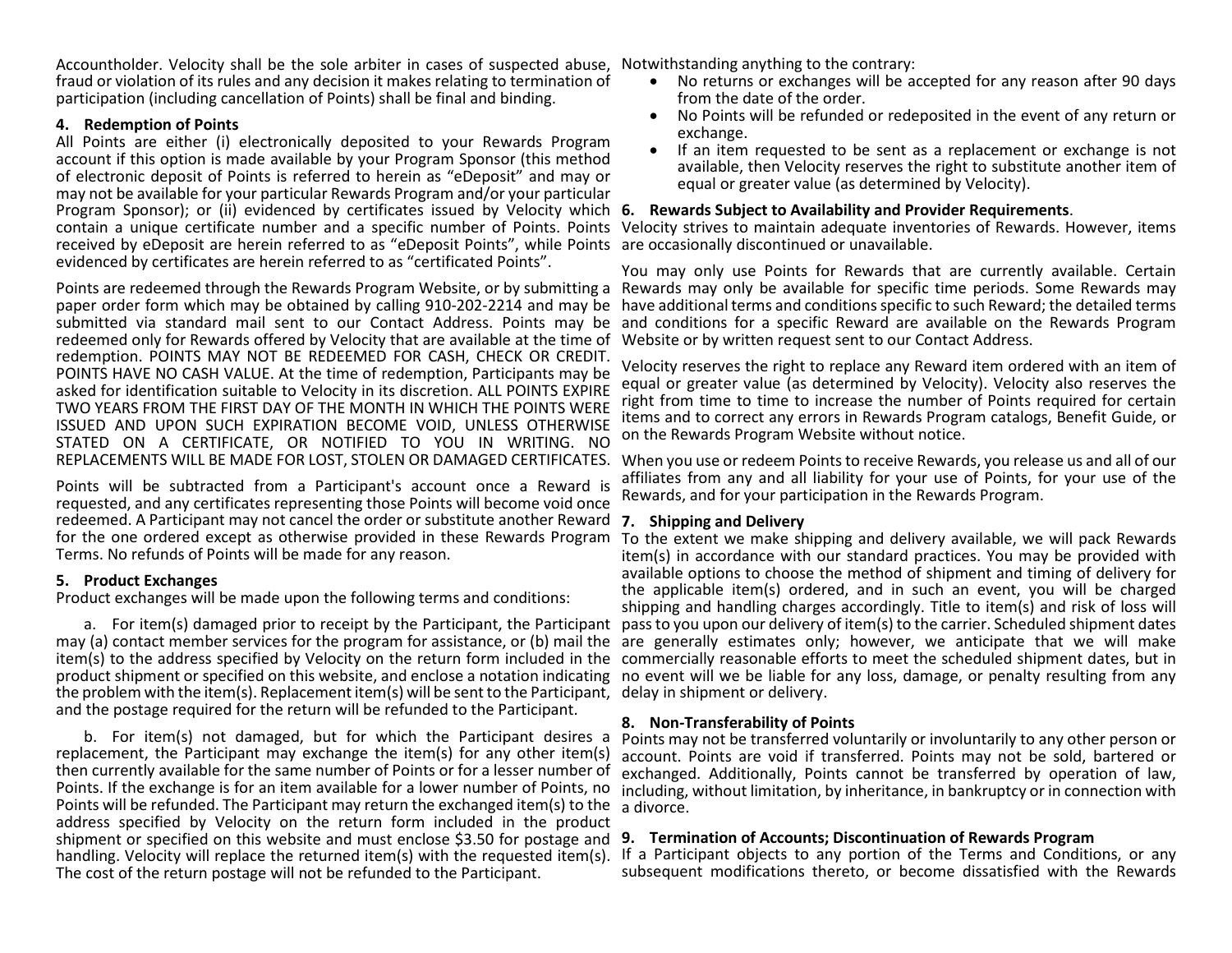Program, the Participant's only recourse is to immediately discontinue RELATING TO THE REWARDS PROGRAM, THE PRODUCTS FOR WHICH relationship with Velocity. At such time, all Points will be forfeited.

Velocity reserves the right to terminate any Participant's account if that Participant has been inactive for any given period of 24 consecutive months. A Participant shall be considered "inactive" for such time as the Participant has not added Points or certificates for Points to the Participant's account or redeemed **OUR LIABILITY SHALL BE LIMITED TO DIRECT DAMAGES SUSTAINED BY**  Points for rewards. Upon termination of an inactive account, the accrued Points will be cancelled.

Velocity reserves the right to change, modify or discontinue the Rewards Program with or without notice to the Participant. Velocity shall not be liable to the Participant should Velocity exercise its right to modify or discontinue the Rewards Program.

### **10. Disclaimer of Warranties Specific to Rewards Program**

**YOU EXPRESSLY AGREE THAT YOUR USE AND PARTICIPATION IN THE REWARDS PROGRAM IS AT YOUR SOLE RISK. YOU ACKNOWLEDGE THAT THE REWARDS PROGRAM IS PROVIDED ON AN "AS IS" AND "AS AVAILABLE" BASIS. WE, THE PROGRAM SPONSOR, THIRD PARTY BENEFIT PROVIDERS, AND OUR LICENSORS AND VENDORS ARE NOT**  RESPONSIBLE FOR ANY ERRORS OR OMISSIONS OR FOR ANY We are not responsible for any damages or losses that result from participating **INFORMATION OR CONSEQUENCES RESULTING FROM YOUR USE OF THE REWARDS PROGRAM. MOREOVER WE, THE PROGRAM SPONSOR, OUR**  information, services or merchandise provided on or through the Rewards **THIRD PARTY BENEFIT PROVIDERS, AND OUR LICENSORS AND VENDORS ARE NOT RESPONSIBLE FOR ANY TECHNICAL ISSUES EXPERIENCED BY YOU. WE, THE PROGRAM SPONSOR, OUR THIRD PARTY BENEFIT PROVIDERS, AND OUR LICENSORS AND VENDORS MAKE NO AND EXPRESSLY DISCLAIM ALL WARRANTIES, EXPRESS OR IMPLIED, REGARDING THE PROGRAM, INCLUDING THE WARRANTY OF TITLE AND THE IMPLIED WARRANTIES OF MERCHANTABILITY, FITNESS FOR A PARTICULAR PURPOSE AND NONINFRINGEMENT. WITHOUT LIMITING OUR THIRD PARTY BENEFIT PROVIDERS, AND OUR LICENSORS AND VENDORS DISCLAIM ANY WARRANTIES REGARDING THE OPERATION, PERFORMANCE OR FUNCTIONALITY OF THE REWARDS PROGRAM (INCLUDING, WITHOUT LIMITATION, THAT THE SERVICE WILL OPERATE WITHOUT INTERRUPTION OR BE ERROR FREE). YOU FURTHER ACKNOWLEDGE THAT THERE ARE CERTAIN SECURITY, CORRUPTION, TRANSMISSION ERROR AND ACCESS AVAILABILITY RISKS ASSOCIATED WITH USING OPEN NETWORKS SUCH AS THE INTERNET AND/OR TELECOMMUNICATION LINES OR CIRCUITS. YOU HEREBY ASSUME ALL RISKS RELATING TO THE FOREGOING.**

## **11. Limitation of Liability Specific to Rewards Program**

*For the avoidance of doubt, this Limitation of Liability section is in addition to the*  **12. Tax Consequences** *limitation of liability set forth in the Velocity Master Terms of Use.*

**WE SHALL NOT BE LIABLE FOR ANY DAMAGES, WHETHER DIRECT, INDIRECT, INCIDENTAL, PUNITIVE, SPECIAL OR CONSEQUENTIAL,** 

participation in the Rewards Program and terminate the Participant's POINTS ARE REDEEMED, OR ANY CONSEQUENCES FLOWING **THEREFROM OR RELATED THERETO, INCLUDING LOST PROFITS.** SOME STATES DO NOT ALLOW THE LIMITATION OR EXCLUSION OF LIABILITY FOR INCIDENTAL OR CONSEQUENTIAL DAMAGES SO THE ABOVE LIMITATION OR EXCLUSION MIGHT NOT APPLY TO YOU.

> **YOU AND ONLY TO THE EXTENT SUCH DAMAGES ARE A DIRECT RESULT OF OUR GROSS NEGLIGENCE OR WILLFUL MISCONDUCT; PROVIDED THAT THE MAXIMUM AGGREGATE LIABILITY OF US AND OUR DIRECTORS, OFFICERS, MEMBERS, MANAGERS, EMPLOYEES, INDEPENDENT CONTRACTORS, SHAREHOLDERS, REPRESENTATIVES AND AGENTS RESULTING FROM ANY SUCH CLAIMS, EITHER JOINTLY OR SEVERALLY, SHALL NOT EXCEED ONE HUNDRED DOLLARS (\$100.00). This limitation of liability is a bargained-for exchange in connection with our permitting your participation in the Rewards Program.**

> OUR THIRD-PARTY BENEFIT PROVIDERS, LICENSORS, VENDORS, AND THE PROGRAM SPONSOR WILL NOT BE SUBJECT TO ANY LIABILITY TO YOU IN CONNECTION WITH ANY MATTER WHATSOEVER.

> or being unable to participate in the Rewards Program, or reliance on or use of Program.

> We are not responsible for any actions, representations or omissions of Program Sponsors. No third party, including without limitation any Program Sponsor, shall have the authority or ability to change any term or condition of the Rewards Program, and Participant shall have no right to rely on any information from any third party with respect to the actual terms and conditions of the Rewards Program.

> Participants acknowledge and agree that Velocity neither endorses the contents of Program Sponsor advertisements or websites, nor assumes responsibility or liability for the accuracy of material contained therein, or any infringement of third party intellectual property rights arising therefrom, or any fraud or other crime facilitated thereby.

> Velocity is not responsible and assumes no liability for any changes or discontinuances of services from providers, which may affect offers or the accrual of Points.

## **ALL CLAIMS ARISING FROM THESE REWARDS PROGRAM TERMS MUST BE BROUGHT WITHIN NINETY (90) DAYS AFTER THE EVENT GIVING RISE TO THE CLAIM OCCURRED.**

Participants are responsible for the tax consequences, if any, of their participation in the Rewards Program, and specifically the issuance, use, and redemption of Points. Velocity does not make any representations or warranties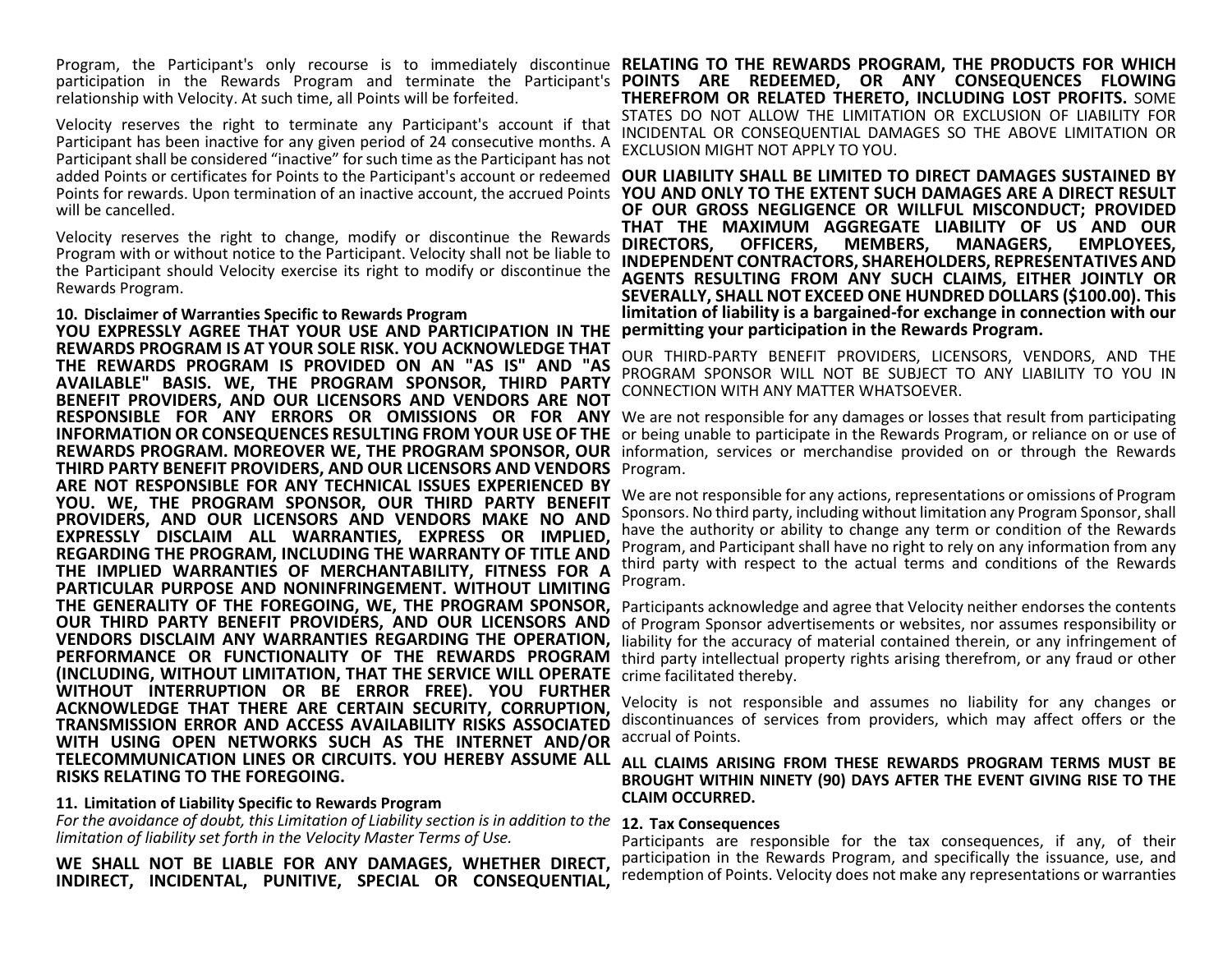regarding any tax implications arising from the receipt of Points, the redemption of Points or participation in the Rewards Program. If the receipt of Points, the Federal holiday or corporate holiday. redemption of Points or participation in the Rewards Program results in any income tax or other tax liability to a Participant, all such tax liability will be borne by the Participant. Velocity disclaims all responsibility for any such taxes.

## **13. Force Majeure**

In no event shall Velocity be liable or responsible for any breach, default, or delay in the performance of any of its obligations in connection with the Rewards Program occasioned by occurrences or contingencies considered "force whose enrollment application and ACH authorization have been accepted and majeure" including, but not limited to, delay caused by inability to obtain approved by us; (iii) who is current in the payment of all fees and expenses transportation, inability to obtain materials, delay in transit from a manufacturer necessary to continue participation in the MRPC Program; and (iv) who has not or supplier or failure to make delivery by a manufacturer or supplier, shortage of cancelled, and has not had cancelled by us, the enrollment and authority fuel, failure of technology, failure of sources of supplies, breach or default by a effectuated by the enrollment application and ACH authorization. supplier, strike, lock out, labor disputes, disasters, fire, flood, accident, invasion, riot, war, revolution, embargo, restraint, acts of God, disease, epidemic, public health crisis, substantial increases in the price of goods, materials, parts, supplies, shipping costs, customs duties, taxes or other costs, failure of electronic equipment, software and/or Internet service, the value of the Chinese Yuan or other Chinese currency no longer being tied to the value of the United States their agents, successors, and/or assigns. dollar, demand of the United States or any other government, failure of Participant to perform its obligations under these Rewards Program Terms, or any other cause or contingency beyond Velocity's control which shall prevent or materially impair Velocity from performing in the normal and usual course of its business in a profitable fashion.

### **14. My Rewards Premium Card Program Additional Terms and Conditions ("MRPC Program Terms")**

If you participate in the MRPC Program, then in addition to all other terms and conditions set forth in these Rewards Program Terms, the terms and conditions of Section 14 also apply to you.

A. Definitions. For purposes of this Section 14 only, the terms below have the following defined meanings:

"Account" means any MRPC Program-eligible account(s) you have with the Financial Institution.

"Accountholder"/ "Accountholders" means any individual identified by the Financial Institution as an authorized signer on an Account. There may be one or more Accountholders for any single Account.

"Benefit"/"Benefits" means those perks, programs and services included in your MRPC Program, as may be modified from time-to-time in our sole discretion and provided to Participants based on the Participant's selected MRPC Program level and the terms set forth in the Benefit Guide.

"Benefit Guide" means the description of benefits accessible at [www.fmbonusrewards.com/benefitguide](http://www.fmbonusrewards.com/benefitguide) or obtained via written request sent to our Contact Address. The Benefit Guide is incorporated by reference into the MRPC Program Terms.

"Business Day" means Monday through Friday, other than a United States

"Enrollment" / "Enrolled", means a Participant that has (i) submitted a MRPC Program enrollment application and automated clearing house (ACH) authorization to us via direct mail, online application, in-person at a Financial Institution's physical location under the supervision and assistance of an authorized Financial Institution representative, or via properly authenticated telephonic submission and authorization via our customer service center; and (ii)

"My Rewards™ App" means that mobile device application made available by us for download and use in association with the MRPC Program from the Apple® App Store®, Google Play and/or the Amazon Appstore.

"Participant"/"you"/"your", the individual Enrolled in the MRPC Program,

"MRPC Program" means the MY REWARDS™ PREMIUM CARD PROGRAM as a whole, without regard to any particular MRPC Program level. The MRPC Program is a form of Rewards Program**.**

> "Gold Program" means that MRPC Program level associated with and reflected by the issuance to Participant of an eligible GOLD DEBIT CARD.

> "Platinum Program" means that MRPC Program level associated with and reflected by the issuance to Participant of an eligible PLATINUM DEBIT CARD.

> "Business Platinum Program" means that MRPC Program level associated with and reflected by the issuance to Participant of an eligible BUSINESS PLATINUM DEBIT CARD.

"MRPC Agreements" means, collectively, the terms and conditions of any Benefit provided by a Third Party Benefit Provider, any Financial Institution membership and/or account agreements, the Financial Institution Account Opening Documentation, the Benefit Guide, the Refund Policy, the My Rewards™ App End User License Agreement, the MRPC Program App Terms of Service, and the MRPC Program App Privacy Policy. All MRPC Agreement are hereby incorporated by reference into the MRPC Program Terms.

"Program Debit Card" means a MRPC Program-eligible debit card associated with an Account and belonging to an Enrolled Participant.

"Third Party Benefit Provider"/"Third Party Benefit Providers" means any one or more of the third-party vendors, merchants and service providers that provide to Participants any one or more of the Benefits offered via the MRPC Program, specifically including any cash-back benefits in the case of the third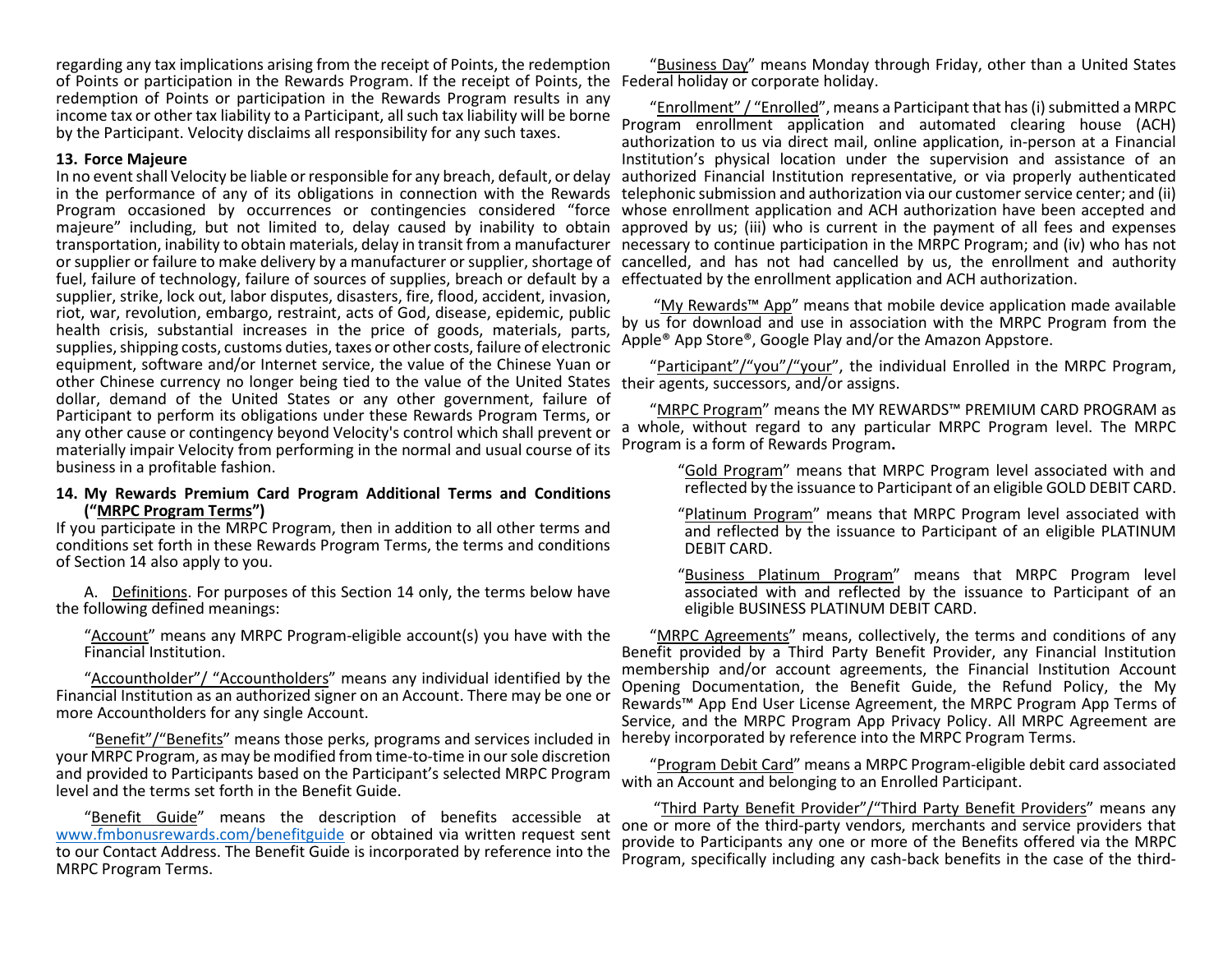assigns.

"Total Program Fee" means all combined First Card Fee(s) and Added Card Fee(s) (each as identified in the Monthly Program Fees table below) associated with an Account and payable monthly by a Participant to participate in the MRPC Program.

select, the MRPC Program provides you with access to certain Benefits described in the Benefit Guide. We may add to, remove and/or reduce, terminate, or

C. Eligibility Requirements. In order to be and remain an eligible MRPC Program participant, you minimally must (i) be at least 18 years of age, (ii) maintain an Account in good standing at Financial Institution, (iii) be issued a In addition to the Total Program Fee, we may make a one-time debit of your Program Debit Card in association with the aforementioned Account, (iv) have Account of \$25.00 for each scheduled Total Program Fee payment that is Enrolled in the MRPC Program, and (v) be current in the payment of all MRPC returned unpaid due to insufficient or uncollected funds (an "NSF payment"), Program fees and charges assessed to participate in the MRPC Program. You and we may re-initiate a Total Program Fee payment returned as an NSF agree to keep your name, address, and telephone number on your Account payment on a date that is not your ACH Debit Day nor your Monthly Debit Day. accurate and current. If the Account associated with your Program Debit Card is closed or "frozen" for any reason, we reserve the right to immediately discontinue the provision of any or all Benefits to you and immediately terminate your MRPC Program Enrollment. On the closing of your Account and opening of a new Account, we may require that you complete another registration to become Enrolled in the MRPC Program providing your new Account information.

identified below, your current debit card is not a Program Debit Card and you MRPC Program Enrollment and how to obtain a Program Debit Card:

| <b>Monthly Program Fees</b> |                       |                       |
|-----------------------------|-----------------------|-----------------------|
| Program Level               | <b>First Card Fee</b> | <b>Added Card Fee</b> |
| Gold                        | \$9.95                | \$9.95                |
| Platinum                    | \$14.95               | \$14.95               |
| <b>Business Platinum</b>    | \$19.95               | \$19.95               |

Any MRPC Program-eligible Accountholder on your Account may be issued a Program Debit Card at the Accountholder's direct request. Your Total Program Fee is equal to your MRPC Program level's First Card Fee, plus the Added Card Fee multiplied by the number of Additional Cardholders that you have enrolled on the Account. The current monthly MRPC Program fees are shown above. Except as expressly prohibited by the federal Electronic Fund Transfer Act (15 U.S.C. 1693 et seq.), First Card Fees and Added Card Fees may be modified by us at any time in our sole discretion by revision of these Terms.

party merchants, and each of their respective agents, officers, successors and Unless you have Enrolled in the MRPC Program using a promotion code, your B. About the MRPC Program. Depending on the Program Debit Card you Total Program Fee will occur monthly on your Monthly Debit Day. If you have modify Benefits at any time in our sole discretion and without notice to you. ACH Debit Day following the expiration of any promotional or "free trial" period Subject to the individual Benefit eligibility criteria, all Benefits will be available to that may be specified in the promotion associated with the promotion code, and you on or before the third (3rd) business day of your MRPC Program Enrollment. such date will be known as your Monthly Debit Day. If the ACH Debit Day or initial Total Program Fee will be billed to and automatically debited from your Account on the next chronological ACH Debit Day (as defined in this paragraph) following a fourteen (14) day period from our receipt of your Enrollment. "ACH Debit Day" means the 1st, 8th, 15th or 23rd of any given month. The ACH Debit Day to which the debit of your initial Total Program Fee coincides will be known as your "Monthly Debit Day" and all debits subsequent to the debit of your initial Enrolled in the MRPC Program using a promotion code, your initial Total Program Fee will be billed to and automatically debited from your Account on the next Monthly Debit Day does not fall on a Business Day, debits will be made on the next available Business Day.

D. Program Fees. Your Total Program Fee is dependent upon the MRPC Program debits occurring within three (3) Business Days of our receipt of a Program level that you select at Enrollment or thereafter, and the number of cancellation notice may still be debited from a Participant's Account despite the Program Debit Cards requested. If your debit card's program level is not cancellation notice received by us. MRPC Program fees debited from a should consult an authorized Financial Institution representative to discuss our sole discretion. In addition, we may end your participation in the MRPC E. Program Cancellation. An Enrollment remains active until a Participant cancels the Enrollment (i) online at [www.fmbonusrewards.com/cancel,](http://www.fmbonusrewards.com/cancel) (ii) by speaking to a live representative by telephone at (855) 499-1578 or (iii) by written notice sent to our Contact Address. These are the only effective methods whereby a Participant may cancel an enrollment. Cancellation of an Enrollment requires three (3) Business Days' notice received by us, and scheduled MRPC Participant's Account are non-refundable unless otherwise determined by us in Program at any time in our sole reasonable discretion in order to protect you, us, or Financial Institution from harm or compromise of integrity, security, reputation, or operation.

> F. Base Points**.** During the wind down period, Points are no longer earned for your Program Debit Card use. Points previously earned in association with the use of your Program Debit Card are conditioned upon your Enrollment in the MRPC Program as explained in these Terms. The following transactions were not MRPC Program-eligible purchases and/or expenditures, and you did not earn any Points for these transactions: (a) purchases made in any manner other than via use of your Program Debit Card; (b) redemption of Points in exchange for Rewards; and (c) fees and charges associated with the MRPC Program, the Benefits, your Program Debit Card or your Account (such as the Total Program Fee, any First or Added Card Fees, etc.). The above itemization of MRPC Program ineligible transactions is not exhaustive, but illustrative, and we reserve the right to determine whether a purchase or expenditure is MRPC Program eligible on a case-by-case basis and in our sole discretion.